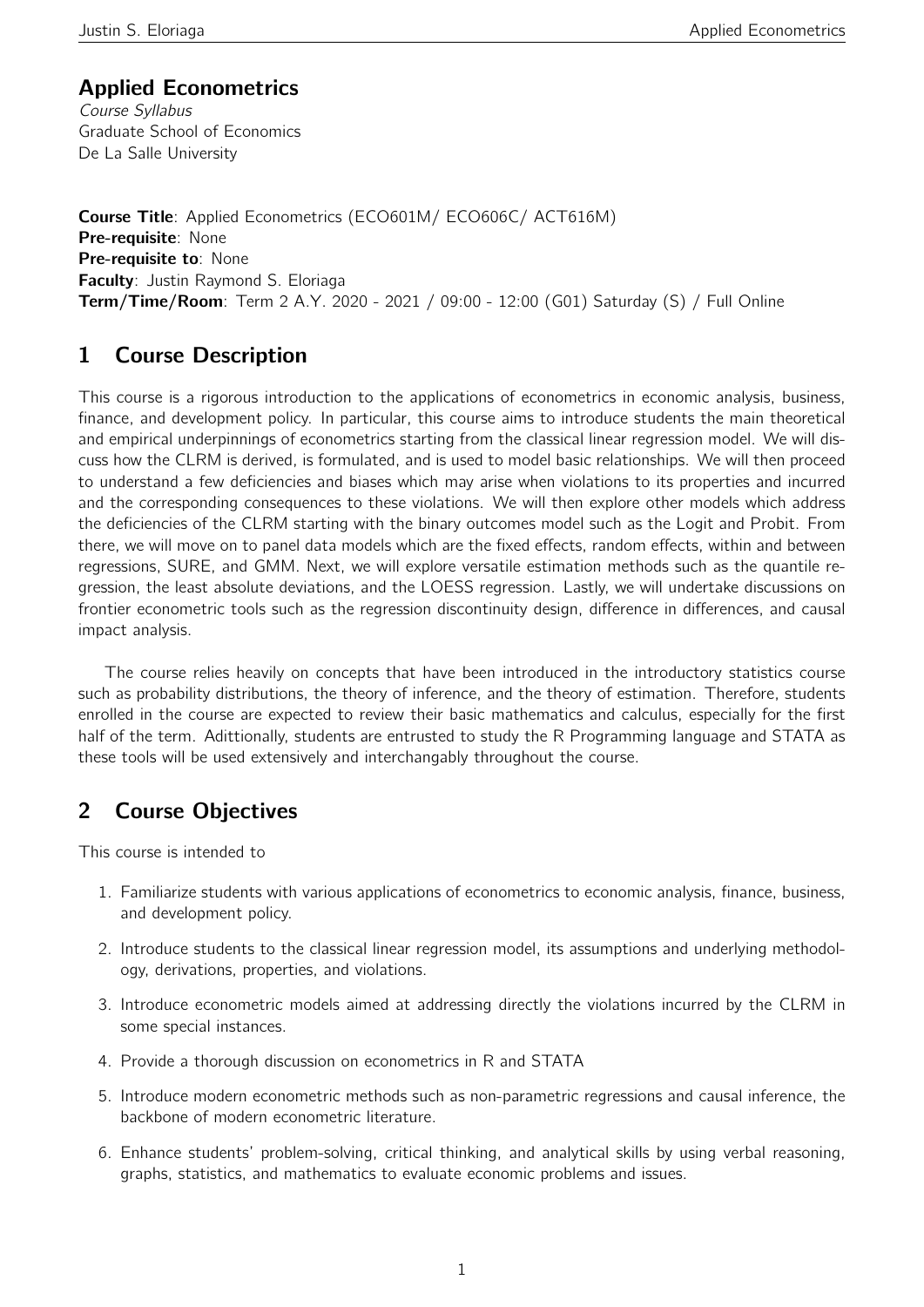# 3 Learning Plan

An estimate of the topics covered per week are given in the table to follow and closely follows the flow in the lecture notes. As such, it is expected that the student continually refer to the notes in case they miss sessions or need to refresh on certain topics. Each week, we will meet synchronously for 45 minutes to 1 hour and 15 minutes. After this synchronous session, students are expected to watch the YouTube lectures on my channel and attempt answering the Problem Sets. Use the repeat button on the videos liberally.

| <b>Week</b>    | <b>Topic</b>                                                     | <b>Learning Activities</b> |
|----------------|------------------------------------------------------------------|----------------------------|
| 0              | Brief Introduction to R and RStudio and Review of Statistics     |                            |
|                |                                                                  | <b>Class Discussion</b>    |
| 1              | Introduction to the Classical Linear Regression Model            | Problem Set 1              |
|                |                                                                  | Term Paper                 |
|                |                                                                  | Class Discussion           |
| $\overline{2}$ | <b>CLRM Problem of Inference and Estimation</b>                  | Problem Set                |
|                |                                                                  | Term Paper                 |
|                |                                                                  | Class Discussion           |
| 3              | Violations to the Assumptions of the CLRM                        | Problem Set                |
|                |                                                                  | Term Paper                 |
|                |                                                                  | <b>Class Discussion</b>    |
| 4              | Extensions to the CLRM                                           | Problem Set                |
|                |                                                                  | Term Paper                 |
|                |                                                                  | <b>Class Discussion</b>    |
| 5              | Working with Panel Data using the Fixed and Random Effects Model | Problem Set                |
|                |                                                                  | Term Paper                 |
|                |                                                                  | <b>Class Discussion</b>    |
| 6              | Non Parametric Methods in Econometrics                           | Problem Set                |
|                |                                                                  | Term Paper                 |
|                |                                                                  | <b>Class Discussion</b>    |
| 7              | <b>Binary and Multinomial Response Models</b>                    | Problem Set                |
|                |                                                                  | Term Paper                 |
|                |                                                                  | <b>Class Discussion</b>    |
| 8              | The (Modern) Generalized Method of Moments                       | Problem Set                |
|                |                                                                  | Term Paper                 |
|                |                                                                  | <b>Class Discussion</b>    |
| 9              | Independent Learning Week                                        | Problem Set                |
|                |                                                                  | Term Paper                 |
|                |                                                                  | <b>Class Discussion</b>    |
| 10             | Causal Inference in Economics                                    | Problem Set                |
|                |                                                                  | Term Paper                 |
|                |                                                                  | Class Discussion           |
| 11             | Synthetic Controls                                               | Problem Set                |
|                |                                                                  | Term Paper                 |
|                |                                                                  | <b>Class Discussion</b>    |
| 12             | Course Capstone and Model Combination                            | Problem Set                |
|                |                                                                  | Term Paper                 |
| 13             | Research Break                                                   |                            |
|                |                                                                  | <b>Class Discussion</b>    |
| 14             | Group Presentations                                              | Term Paper                 |
|                |                                                                  | Paper Presentation         |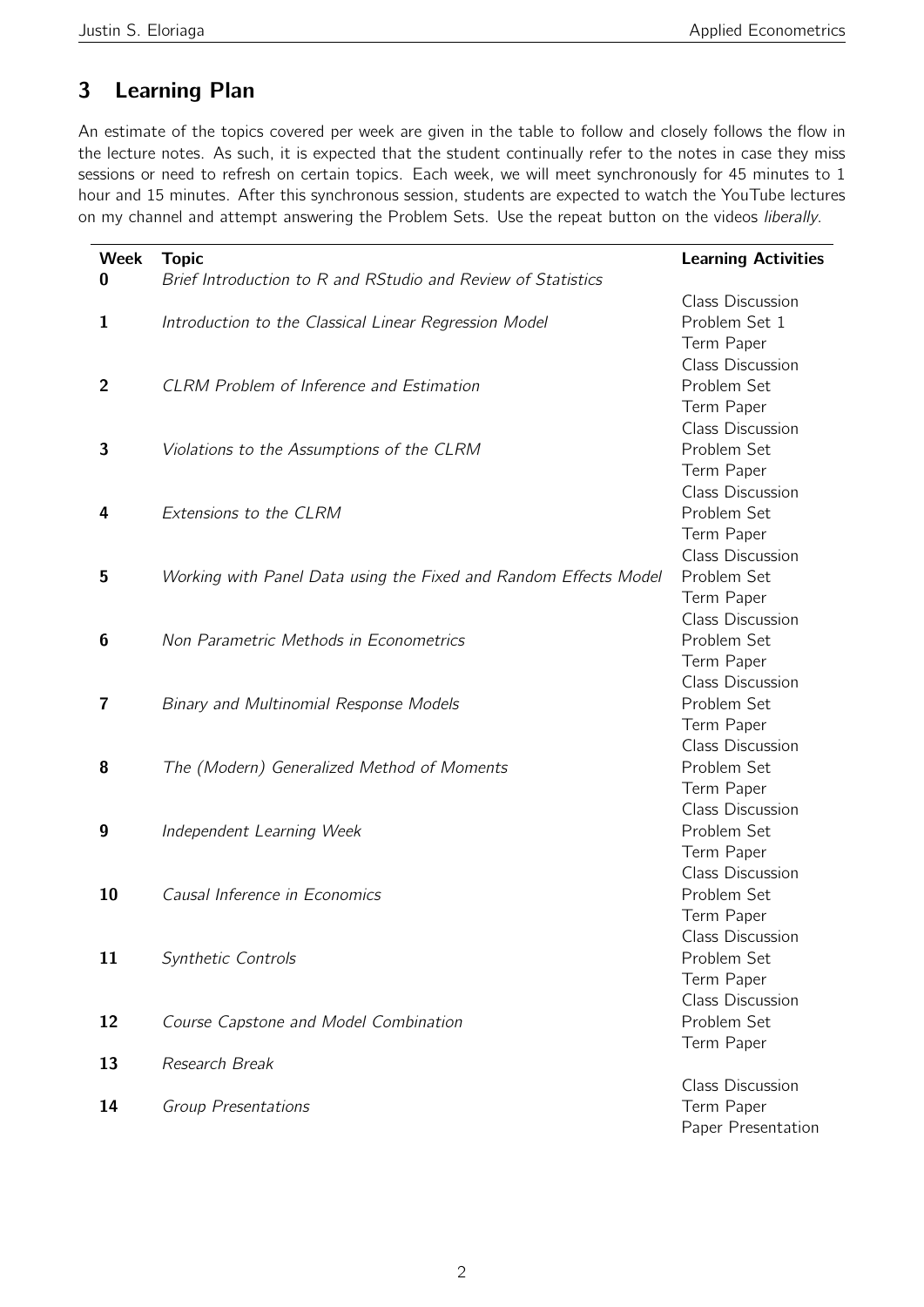# 4 Course Learning Outcomes

| School of Economics Ex-<br>pected Lasallian Gradu-<br>ate Attributes (ELGAs) | Learning Outcomes                                                                                                                                                  |
|------------------------------------------------------------------------------|--------------------------------------------------------------------------------------------------------------------------------------------------------------------|
|                                                                              | LO1: Understand how econometrics can factor into<br>policy decisions made by industry and government.                                                              |
| Intellectually Inquisitive                                                   | LO2: Describe different econometric methodologies and<br>their corresponding assumptions and limits.                                                               |
|                                                                              | LO3: Discuss coherently the CLRM methodology and how it is used as a<br>fundamental model.                                                                         |
|                                                                              | LO4: Find and understand new econometric approaches<br>emerging in the literature.<br>LO5: Masterfully code econometric specifications in R and STATA              |
| <b>Technically Proficient</b>                                                | LO6: Apply mathematical modelling abilities<br>in modelling economic behavior.                                                                                     |
|                                                                              | LO7: Apply microeconomic and macroeconomic theories in the<br>construction of econometric models.                                                                  |
| Agent of Positive Social<br>Change                                           | LO8: Develop and justify a journal quality econometric project<br>LO9: Identify limits and problems in the current landscape of the econo-<br>metric procedure     |
| <b>Globally Competitive</b>                                                  | L10: Explain in non-technical terms the fundamental econometric intuition<br>associated with the standard and intermediate models used in econometric<br>analysis. |

## 5 Assessment and Evaluation

Below are the requirements for the course and their corresponding weights

| Student Assessment Items Due Date Weighting Learning Outcomes |         |        |                                    |
|---------------------------------------------------------------|---------|--------|------------------------------------|
| Concept Paper                                                 | Week 7  | $20\%$ | LO1, LO2, LO5, LO7, LO9, LO10      |
| <b>Project Presentation</b>                                   | Week 14 | $10\%$ | LO1, LO2, LO5, LO6, LO7, LO9, LO10 |
| Final Term Paper                                              | Week 14 | $40\%$ | LO1, LO2, LO5, LO6, LO10           |
| Course Problem Set                                            | Week 14 | $30\%$ | LO1, LO2, LO3, LO7, LO8, LO9, LO10 |

The grading scheme that will be followed is

|  | $96 - 100.0$ 4.0 $72 - 77.99$ 2.0 |  |
|--|-----------------------------------|--|
|  | $90 - 95.99$ 3.5 $66 - 71.99$ 1.5 |  |
|  | $84 - 89.99$ 3.0 $60 - 65.99$ 1.0 |  |
|  | $78 - 83.99$ 2.5 Below 60 0.0     |  |

#### 5.1 Course Problem Set

The course shall revolve under one fully summative course problem set. The summative problem set is done individually and may be submitted on the Fourteenth week.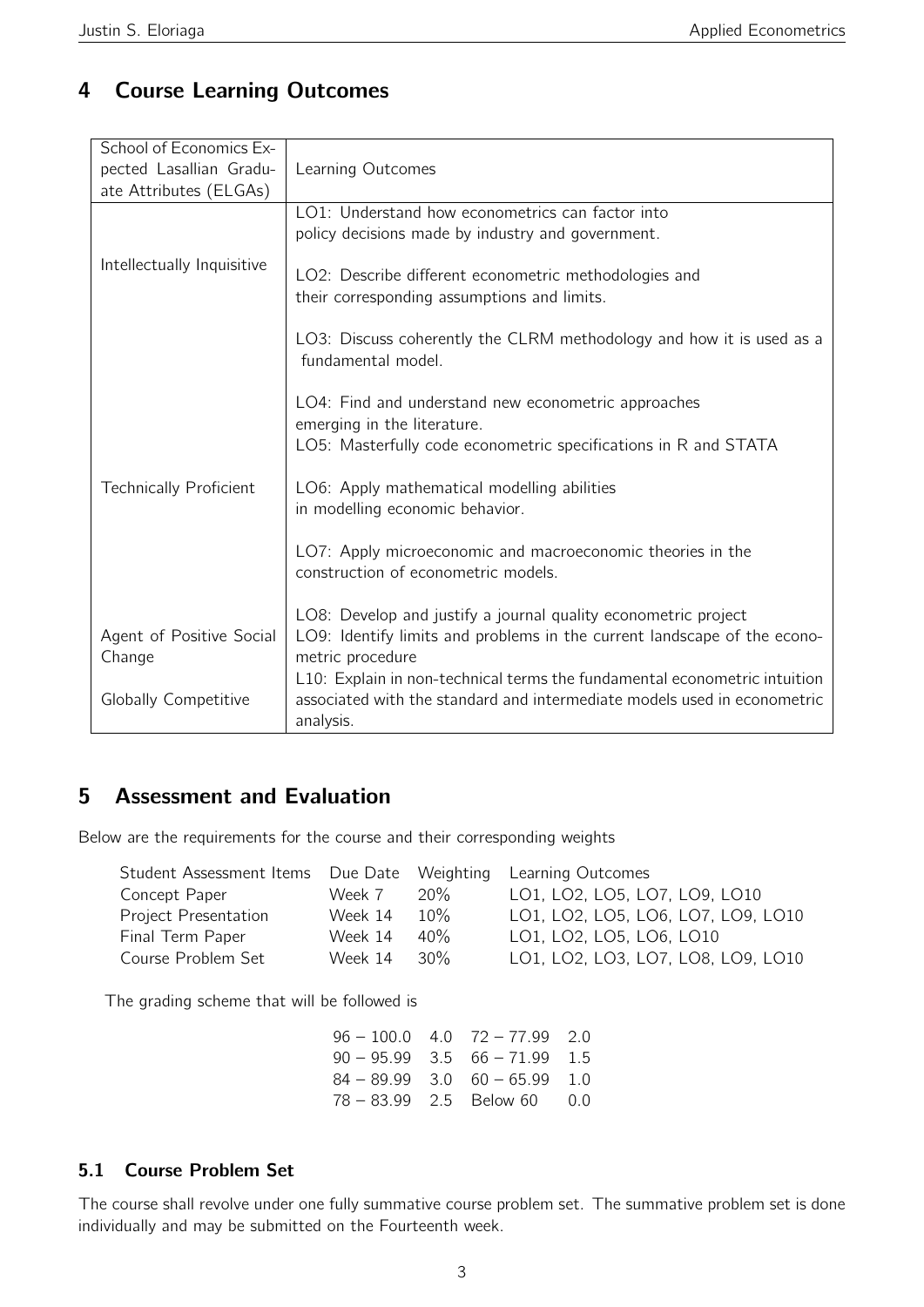The problem set comprises of three different types of problems. First, and least in number, the proving and theoretical section. In here, students are asked to prove properties of certain estimators and is used to evaluate their empirical and mathematical understanding of the subject matter. Second, results and model reasoning. In this section, students will be given a couple of model structures and results wherein they are tasked to interpret, understand, and explain the underlying story. Last, and most in number, would be the application of econometric techniques through STATA or R. Students are encouraged to actively try and accomplish this section to attain mastery of the different models.

Your answers should be word processed (MSWord or Pages or LAT<sub>EX</sub>). You can generate equations using the application MathType or the built in Equation Editors if you are using MSWord or Pages. It is the most convenient way to work in Word or Pages with mathematical expressions that have many. Greek letters and may be useful for your homework answers. Google Docs is not recommended. For any results asked, place a screenshot in line in the document and label these accordingly. All codes and other paraphanelia must be placed in a well documented appendix

You need to submit electronically in the submission portal of Canvas a pdf version of your word-processed assignment. PLEASE NAME the pdf file "SURNAME - ECO601M/ACT616M/ECO606C - Problem Set". You must also upload the corresponding .R or .do files to garner a score. No codes, no grade. Open deadline is observed. Students are advised of the last date to submit.

#### 5.2 Final Term Paper, Project Presentation, and Concept Paper

Students are to submit a final empirical term paper which concerns any empirical study which is an application of lessons or concepts learned in class. Students are suggested to explore their respective research interests, whether it is in the field of microeconomics or macroeconomics. Other applications may also be explored. Students may opt to make the term paper individually or in pairs.

Students are to submit a concept paper on Week 10 of the term which contains the following

- 1. Brief Background of the Study
- 2. Research Objectives
- 3. Methodology

This concept paper shall be *peer reviewed* using AnimoSpace's peer review function. Give a half page review of what you think the paper you reviewed should improve upon. The professor will likewise review all papers and give a similar review. Please take these reviews into consideration as you build your final project.

At the end of the term, students are to submit a final term paper which contains everything in the concept paper in addition to the following.

- 1. Brief Review of Related Literature
- 2. Theoretical Framework
- 3. Results and Discussion
- 4. Conclusions

Students are expected to submit just a soft copy of the paper to justin.eloriaga@dlsu.edu.ph in addition to any codes used to generate the results and an excel file of the data used. The paper must be submitted in .pdf form. The deadline will be on the 14th week at a schedule announced by the professor. Each student is also required to submit the .pdf file of the paper on AnimoSpace. The criteria for grading the term paper is seen in the next page. I do not impose a specific format (i.e. Chapter I, Chapter II, Chapter III, etc.). You are all graduate students with the capability to write clearly and in the manner you see fit. I also have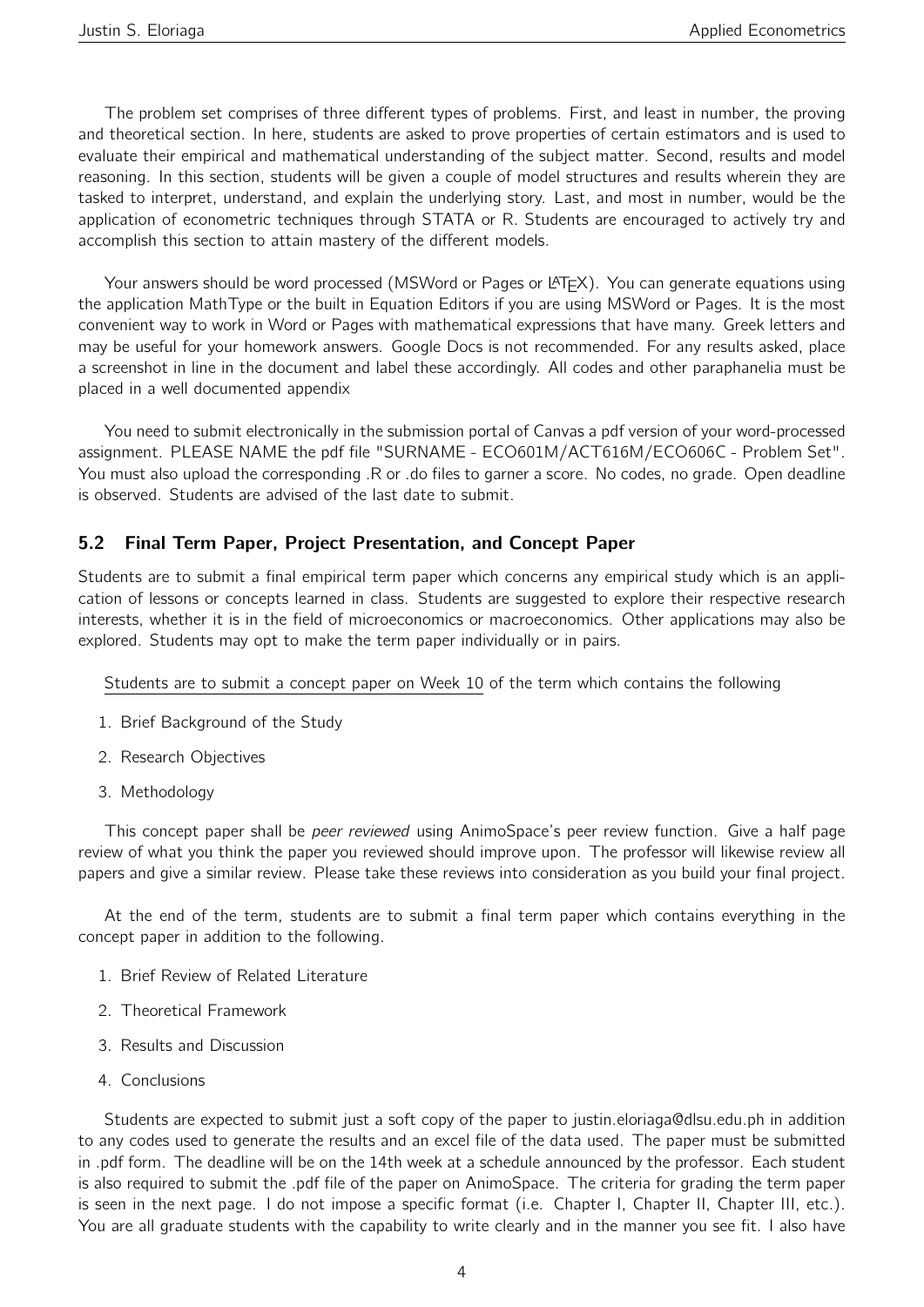no prescribed length. Generally, I think a good term paper can be less than 10 pages in length (excluding references). Do not afraid to be novel in your approach, just do what you think is right. Excellent papers shall be *required* to submit their papers for presentation at the Philippine Economics Summit. Details on that will follow.

Each group shall be required to present their work to the rest of the class during the last meeting of the term. This group presentation shall comprise 15 percent of the total grade allocation for the empirical paper. The presentation should be at most 15 minutes per paper. The criteria for grading is in the next page.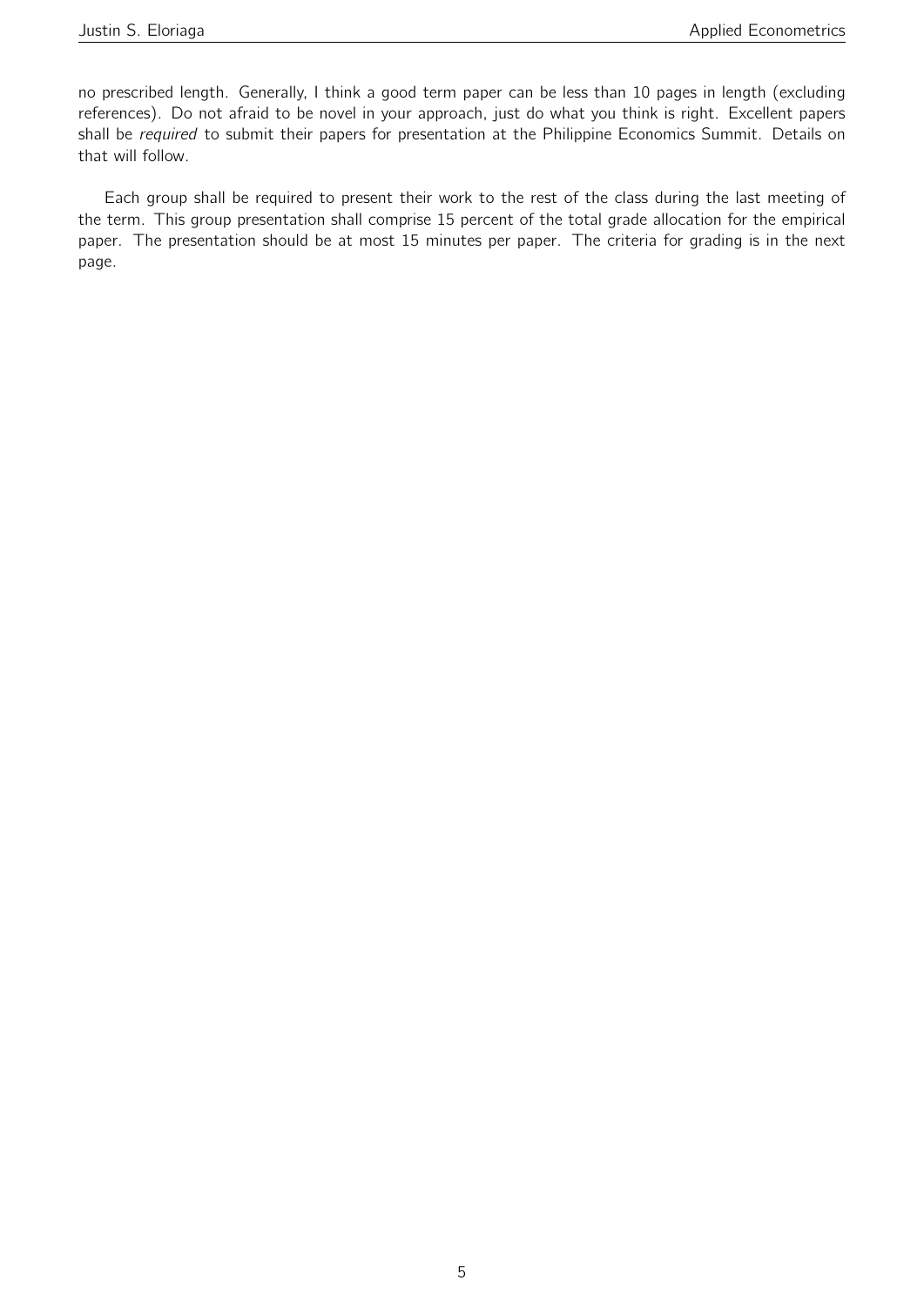| <b>Technical</b><br>Sophistication                 | The review adequately<br>covers all technical aspects<br>needed to carry out<br>the empirical methodology<br>of the paper.                                                                            | covers some technical<br>aspects that are critically<br>needed to carry out the<br>empirical methodology<br>of the paper.                                               |
|----------------------------------------------------|-------------------------------------------------------------------------------------------------------------------------------------------------------------------------------------------------------|-------------------------------------------------------------------------------------------------------------------------------------------------------------------------|
| Replicability                                      | The authors did submit<br>and fully documented data<br>and provided log and other<br>relevant files.<br>No problems were<br>encountered in<br>replicating the results.                                | The authors did submit and<br>fully documented data and<br>provided log and other relevant<br>files but some problems<br>are encountered<br>in replicating the results. |
| Clarity and degree of<br>testability of hypotheses | The paper's hypotheses are<br>testable and the all steps<br>were taken to<br>achieve the conclusion                                                                                                   | The paper's hypotheses<br>are testable but<br>not all steps<br>were taken to achieve<br>the conclusion.                                                                 |
| Application of<br><b>Economic Theories</b>         | The paper adequately covers<br>all technical aspects and<br>is able to apply<br>necessary foundations to<br>the full extent.                                                                          | The paper satisfactorily<br>covers some technical<br>aspects that are critically<br>needed to carry out the<br>empirical methodology<br>of the paper.                   |
| Learning Outcome/Criteria                          | <b>Satisfactory</b><br>$(60-79)$                                                                                                                                                                      | <b>Needs Improvement</b><br>$(0-59)$                                                                                                                                    |
|                                                    |                                                                                                                                                                                                       |                                                                                                                                                                         |
| <b>Technical Sophistication</b>                    | The review provides a minimal<br>(many of the technical aspects<br>are ignored) yet acceptable<br>coverage of the technical aspects<br>needed to carry out the empirical<br>methodology of the paper. | The review is not helpful and totally<br>irrelevant for carrying out<br>the methodological objectives<br>of the empirical paper.                                        |
| Replicability                                      | The authors did submit and fully<br>documented data and provided log  The authors did not submit the<br>and other relevant files but there<br>are a lot of problems in replicating                    | dataset or failed to provide log files<br>and other relevant files.                                                                                                     |
| Clarity and degree of<br>testability of hypotheses | the results.<br>The paper's hypotheses<br>are non $-$ testable<br>The paper provides a minimal                                                                                                        | The hypotheses are in no way<br>related to the paper's                                                                                                                  |

(90-100)

The review adequately covers all technical aspects

Excellent<br>Con 100) Learning Outcome/Criteria

Very Satisfactory (80-89)

The review satisfactorily